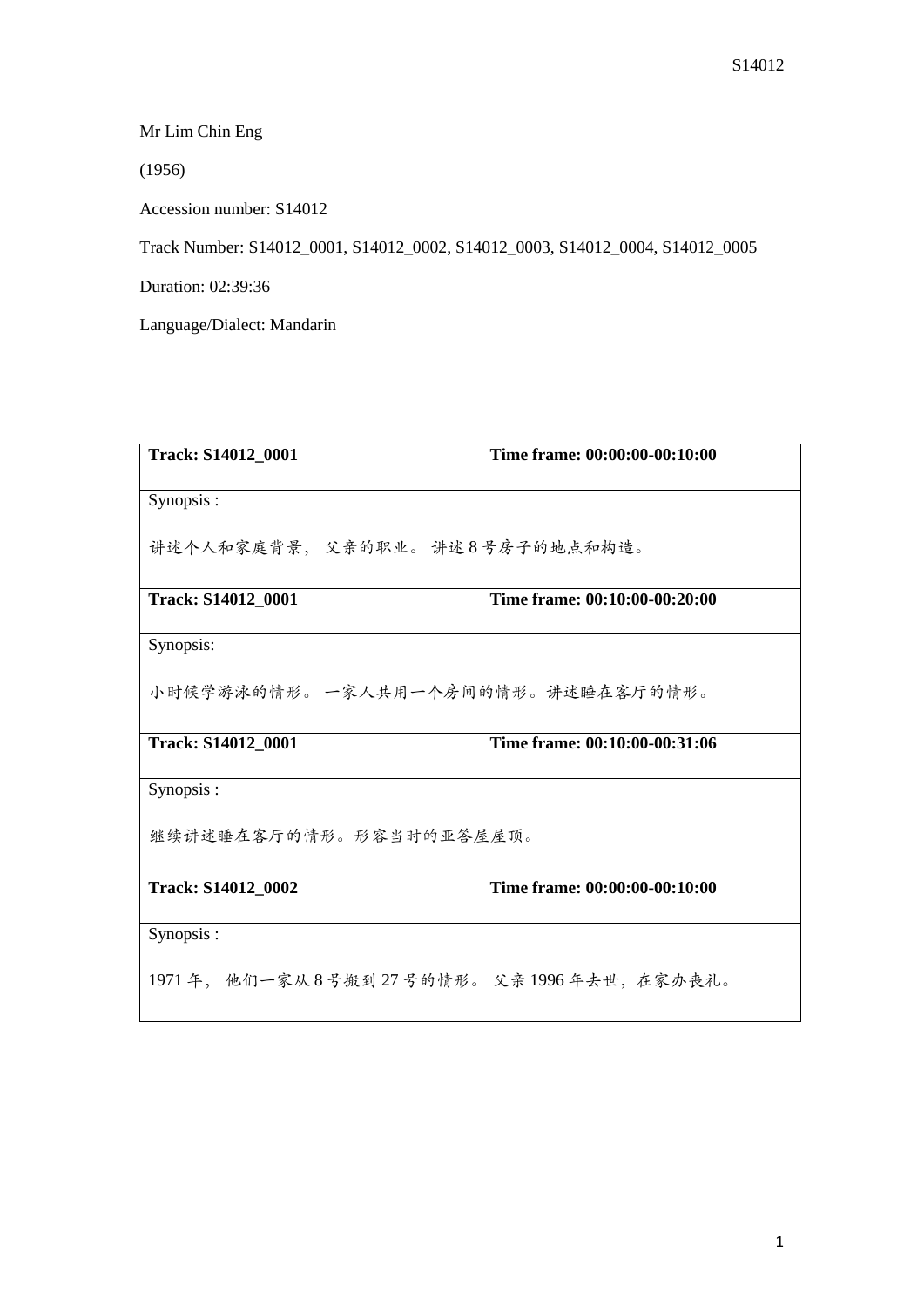| Track: S14012_0002                             | Time frame: 00:10:00-00:20:00              |  |
|------------------------------------------------|--------------------------------------------|--|
| Synopsis:                                      |                                            |  |
|                                                | 继续讲述在家办丧礼的情形。搬进 27 号家时请进来拜的神。略述在 8 号房子新年拜神 |  |
| 的情形。 讲述维修柱子。                                   |                                            |  |
| Track: S14012_0002                             | Time frame: 00:20:00-00:32:12              |  |
| Synopsis:                                      |                                            |  |
| 继续讲述换柱子的步骤。 定期洗刷和保养柱子, 一直到 1980 年代,换成 PVC 的柱子。 |                                            |  |
| 一间房子下有 100 根柱子。 继续讲述如何保养柱子及维修地板。 房子曾经被白蚂蚁侵     |                                            |  |
| 蚀。1992年把27号房子的亚答屋顶换成锌板的。 海上的垃圾和漂浮的木头对房子的影      |                                            |  |
| 响 及如何处理这些木头。                                   |                                            |  |
| Track: S14012_0003                             | Time frame: 00:00:00-00:10:00              |  |
| Synopsis:                                      |                                            |  |
| 讲述他住在22号的时候, 一个人跳下海把木头推到海 (外面)。 在27号房子海水较      |                                            |  |
| 低, 他们只把木头拉起来。 哥哥92年结婚, 因为客人多, 屋子稍下沉的情形。讲述      |                                            |  |
| 结婚时他们在 22 号房子多建两个房间。 讲述 1992 年,他 27 号房子前发生火灾的情 |                                            |  |
| 讲述 2006年代表姓林桥参与申请世遗的过程。<br>形。                  |                                            |  |
| Track: S14012_0003                             | Time frame: 00:10:00-00:20:00              |  |
| Synopsis:                                      |                                            |  |
| 讲述代表姓林桥参与申请世遗的过程。政府协助清理桥下的垃圾。 2007 年参与申请世      |                                            |  |
| 遗的过程, 他为文化世遗的评审队解释他从父亲口中得知的姓林桥历史。2008年后姓       |                                            |  |
| 林桥的发展受限制。住在8号房子时跌进海的经历。                        |                                            |  |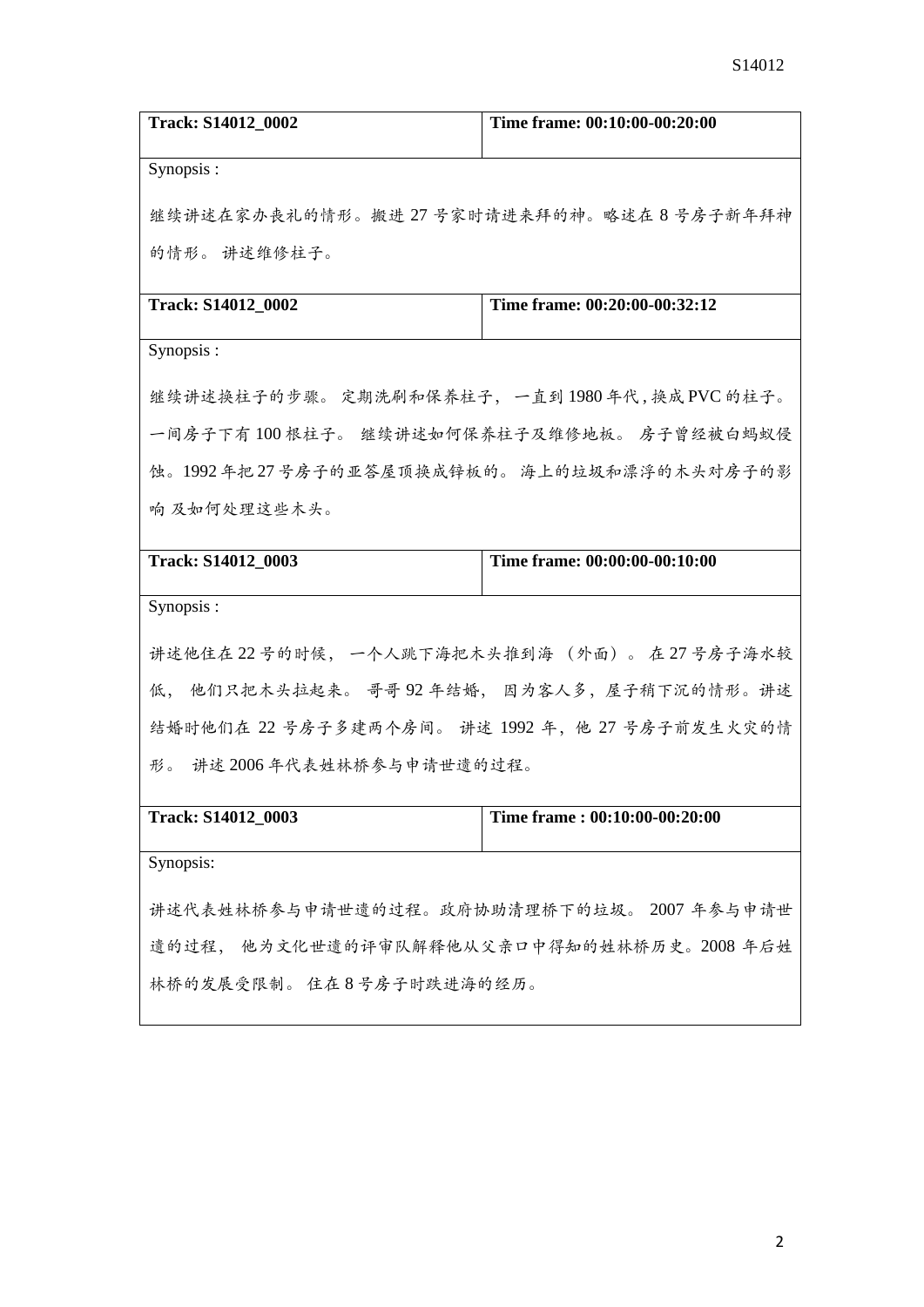| Track: S14012_0003                         | Time frame: 00:20:00-00:30:46 |  |
|--------------------------------------------|-------------------------------|--|
| Synopsis:                                  |                               |  |
| 第二次跌下海的经历。 跌入海后开始练习游泳。讲述结婚时扩建22号房子, 房间外的   |                               |  |
| 走廊, 旁门的作用。 对姓式桥的价值的感想。 讲述已经在姓林桥消失的舢舨 和舯    |                               |  |
| 舡。对姓林桥的改变的感慨和对旅游业的期望。                      |                               |  |
| Track: S14012_0004                         | Time frame: 00:00:00-00:10:00 |  |
| Synopsis:                                  |                               |  |
| 讲述父亲划船把人从大船载上岸(姓林桥)的情形。他 15、16 岁时用船载客人上下岸  |                               |  |
| 的情形。 姓林桥的船夫轮流载搭客的制度。 1980 年代在日本渔船当更夫和当日本人的 |                               |  |
| 导游赚佣金。                                     |                               |  |
| Track: S14012_0004                         | Time frame: 00:10:00-00:20:00 |  |
| Synopsis:                                  |                               |  |
| 讲述他如何学习日语的情形。讲述 80、90 年代的时候, 姓林桥的人怎样到日本渔船招 |                               |  |
| 生意。 Watchman 的薪水, 他帮日本人换外币赚钱的情形。           |                               |  |
| Track: S14012_0004                         | Time frame: 00:20:00-00:31:03 |  |
| Synopsis:                                  |                               |  |
| 小时候在马路边玩的游戏。讲述他在70年代放风筝, 和姓周桥的人比赛, 割别人风筝   |                               |  |
| 的情形。 讲述他制作风筝线的过程。                          |                               |  |
|                                            |                               |  |
| Track: S14012_0005                         | Time frame: 00:00:00-00:10:00 |  |
| Synopsis:                                  |                               |  |
| 继续讲述他制作风筝线的过程。在姓林桥玩捉迷藏。 1976 年姓林桥要建日月坛时, 在 |                               |  |
| 神明的帮助下 姓林桥的居民两次赢马的情形。                      |                               |  |
|                                            |                               |  |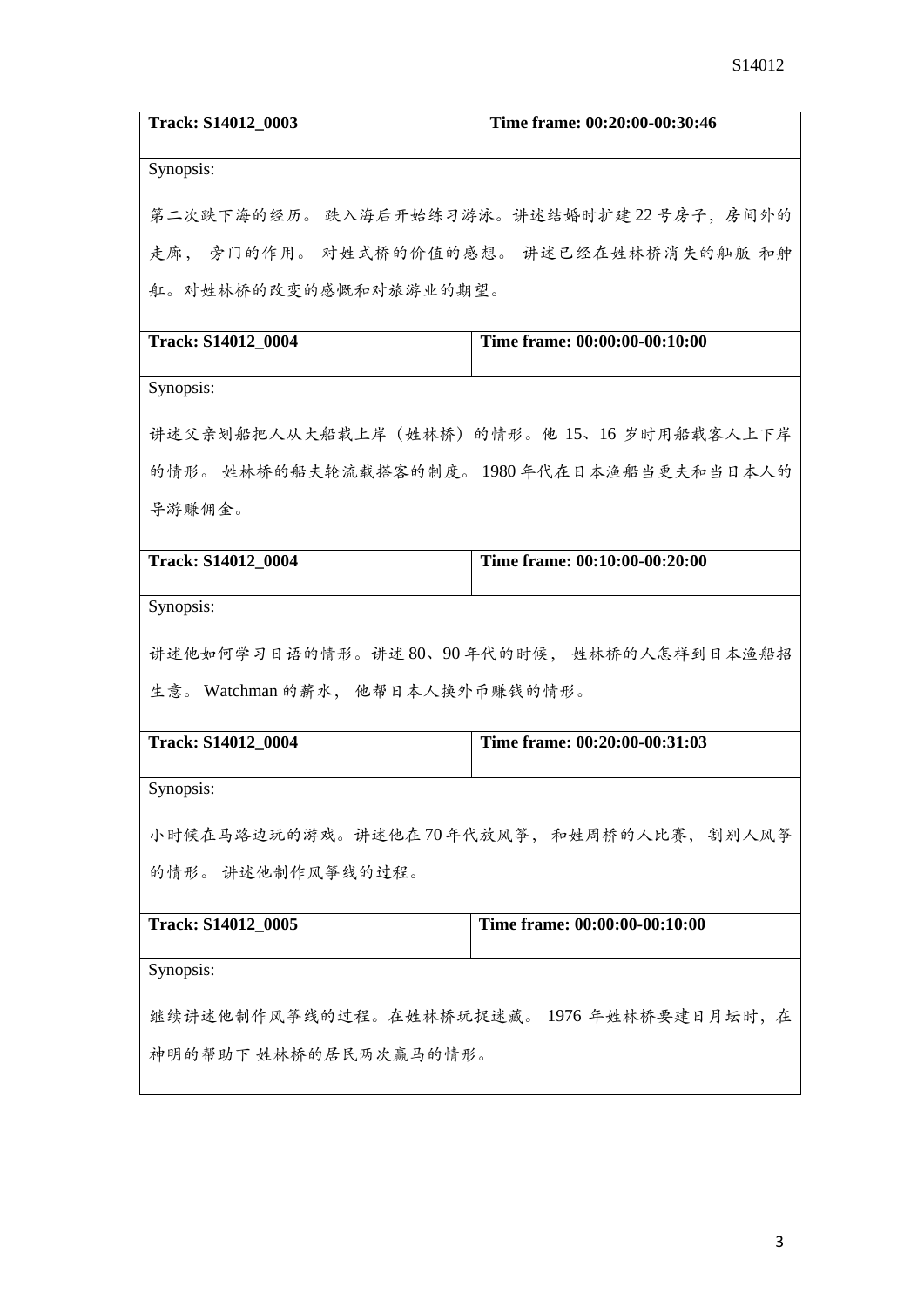| <b>Track: S14012 0005</b>                                                                    | Time frame: 00:10:00-00:20:00 |  |
|----------------------------------------------------------------------------------------------|-------------------------------|--|
| Synopsis:                                                                                    |                               |  |
| 继续讲述赢马的情形。 1976 年姓林桥的居民赢马后大事庆祝。 1988 年姓林桥参加观音<br>诞游行。 打理日夜坛和姓林桥的工作。 比较姓林桥和姓周桥拜天公的情形。 讲述 2008 |                               |  |
| 年他和姓周桥桥主一起主办天公诞庆典的情形。                                                                        |                               |  |
| Track: S14012_0005                                                                           | Time frame: 00:20:00-00:34:29 |  |
| Synopsis:                                                                                    |                               |  |
| 继续讲述主办天公诞庆典的情形。对姓林桥的垃圾的反感和州政府的意见。对游客到                                                        |                               |  |
| 访姓林桥的感想。姓林桥人打架的情形。讲述癌症对他日常生活的改变,把姓林桥代                                                        |                               |  |
| 表的职位交给新桥主。日月潭神明对桥民的忠告。                                                                       |                               |  |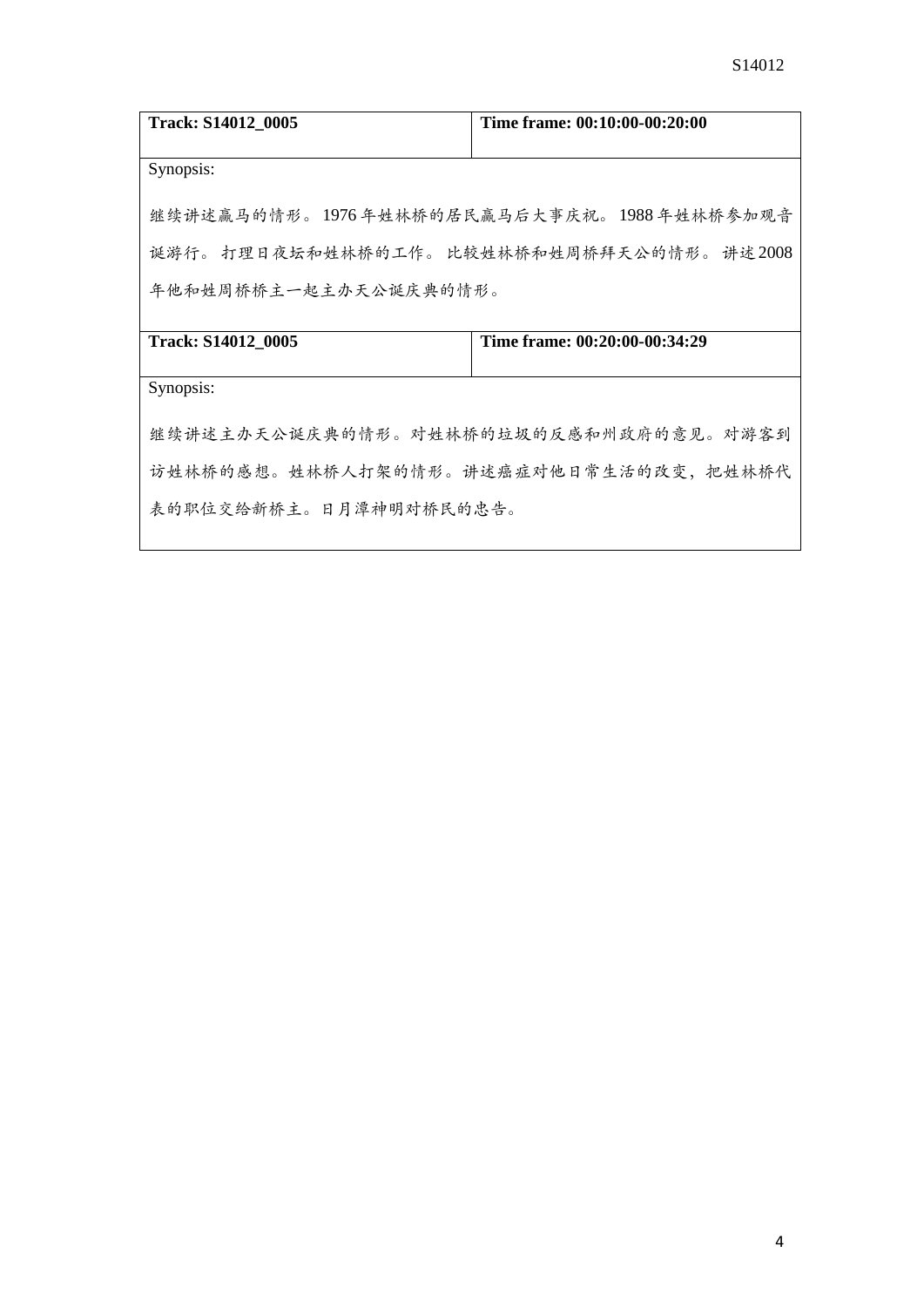Mr Lim Chin Eng

(1956)

Accession number: S14012

Track Number: S14012\_0001, S14012\_0002, S14012\_0003, S14012\_0004, S14012\_0005

Duration: 02:39:36

Language/Dialect: Mandarin

| Track: S14012_0001                                                                                  | Time frame: 00:00:00-00:10:00 |  |
|-----------------------------------------------------------------------------------------------------|-------------------------------|--|
| Synopsis:                                                                                           |                               |  |
| Personal and family background. His father's occupation. The location and features of the No.       |                               |  |
| 8 house.                                                                                            |                               |  |
| Track: S14012_0001                                                                                  | Time frame: 00:10:00-00:20:00 |  |
| Synopsis:                                                                                           |                               |  |
| Description of the scene when learning how to swim. Description of the room shared by the           |                               |  |
| whole family. Description of sleeping in the living room.                                           |                               |  |
| Track: S14012_0001                                                                                  | Time frame: 00:10:00-00:31:06 |  |
| Synopsis:                                                                                           |                               |  |
| Continued with the description of sleeping in the living room. Description of the <i>atap</i> roof. |                               |  |
| Track: S14012_0002                                                                                  | Time frame: 00:00:00-00:10:00 |  |
| Synopsis:                                                                                           |                               |  |
| They moved from house No. 8 to house No. 27 in 1971. His father passed away in 1996 and             |                               |  |
| the funeral was held at home.                                                                       |                               |  |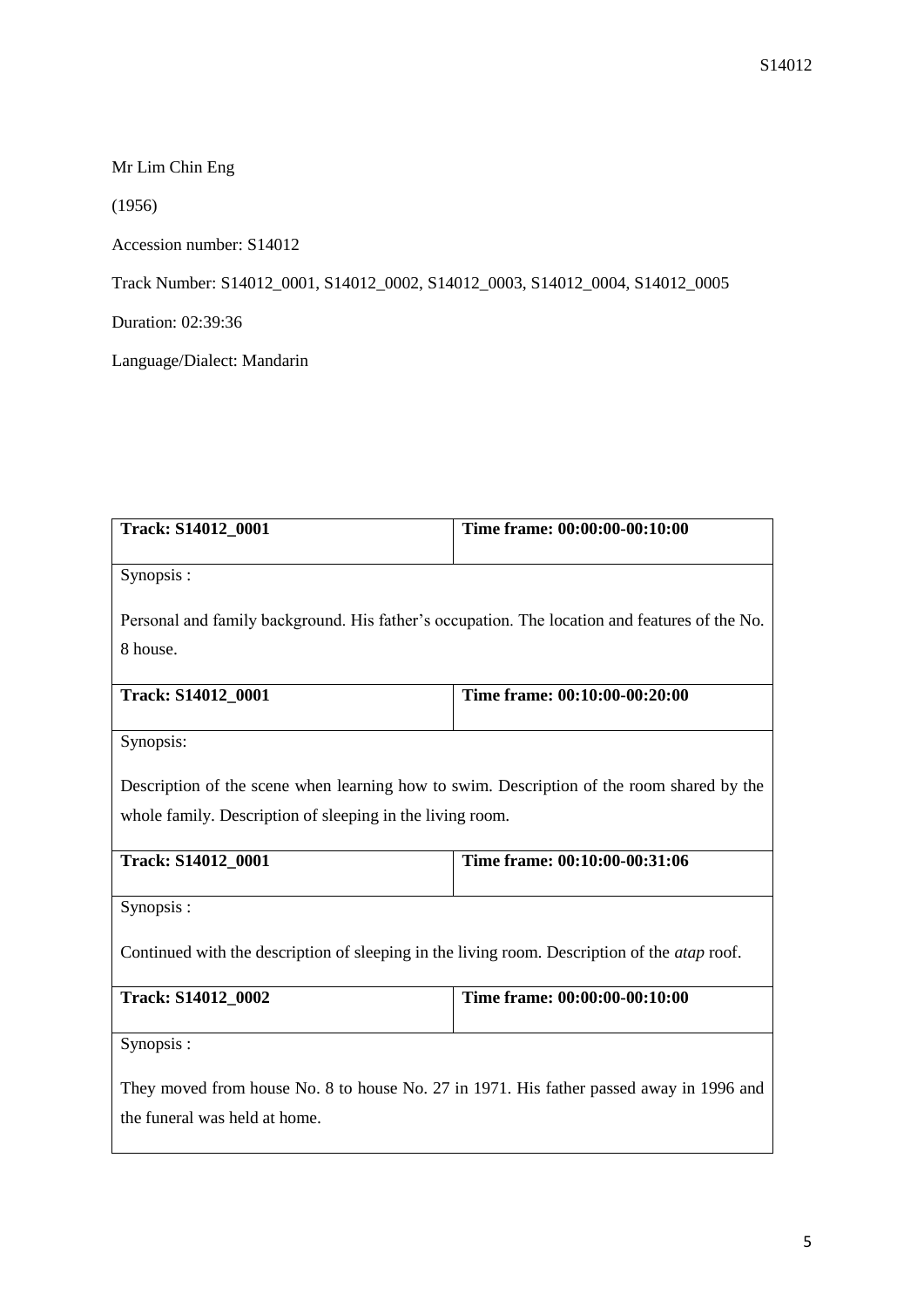| <b>Track: S14012 0002</b> | Time frame: 00:10:00-00:20:00 |
|---------------------------|-------------------------------|
|                           |                               |

Synopsis :

Continued with the funeral held at home. Deities worshipped at the No. 27 house. Description of the deity enshrined at the No. 8 house. Repair of stilts.

| Track: S14012 0002 | Time frame: 00:20:00-00:32:12 |
|--------------------|-------------------------------|
|                    |                               |

Synopsis :

Continued with description on the steps of replacing the stilts. They constantly washed and maintained the stilts until they were all replaced by PVC stilts in the 1980s. One house was supported by 100 stilts. Continued with description of the maintenance work on the stilts and the floor. His house was once attacked by termites. The atap roof at the No. 27 house was changed into a zinc roof in 1992. The impact of floating garbage and woods to his house and how he dealt with the woods.

| <b>Track: S14012 0003</b> | Time frame: $00:00:00-00:10:00$ |
|---------------------------|---------------------------------|
|                           |                                 |

Synopsis :

How he jumped into the sea to push the wood away to the sea (away from his house), when staying at No. 22. Seabed under the No. 27 house was so low that they were able to pull up the wood. How his house sank a little during his brother's wedding in 1992 due to the weight of a large group of people. Description of the construction of two extra rooms at No. 22 when he got married. The fire incident at No. 27 in 1992. Description of his involvement in applying for the world heritage site status, representing Lim Jetty.

| <b>Track: S14012 0003</b> | Time frame : $00:10:00-00:20:00$ |
|---------------------------|----------------------------------|
|                           |                                  |

Synopsis:

Continued with description on how he represented the Lim Jetty in the process of obtaining the world heritage site status. The government helped in cleaning the rubbish stuck under the jetty. The process of applying for the world heritage status, in which he explained the history of Lim Jetty to the judging team from the UNESCO office, based on what he heard from his father. Development of the Lim Jetty was restricted after 2008. Sharing on the accident of falling into the sea when he was staying at No. 8.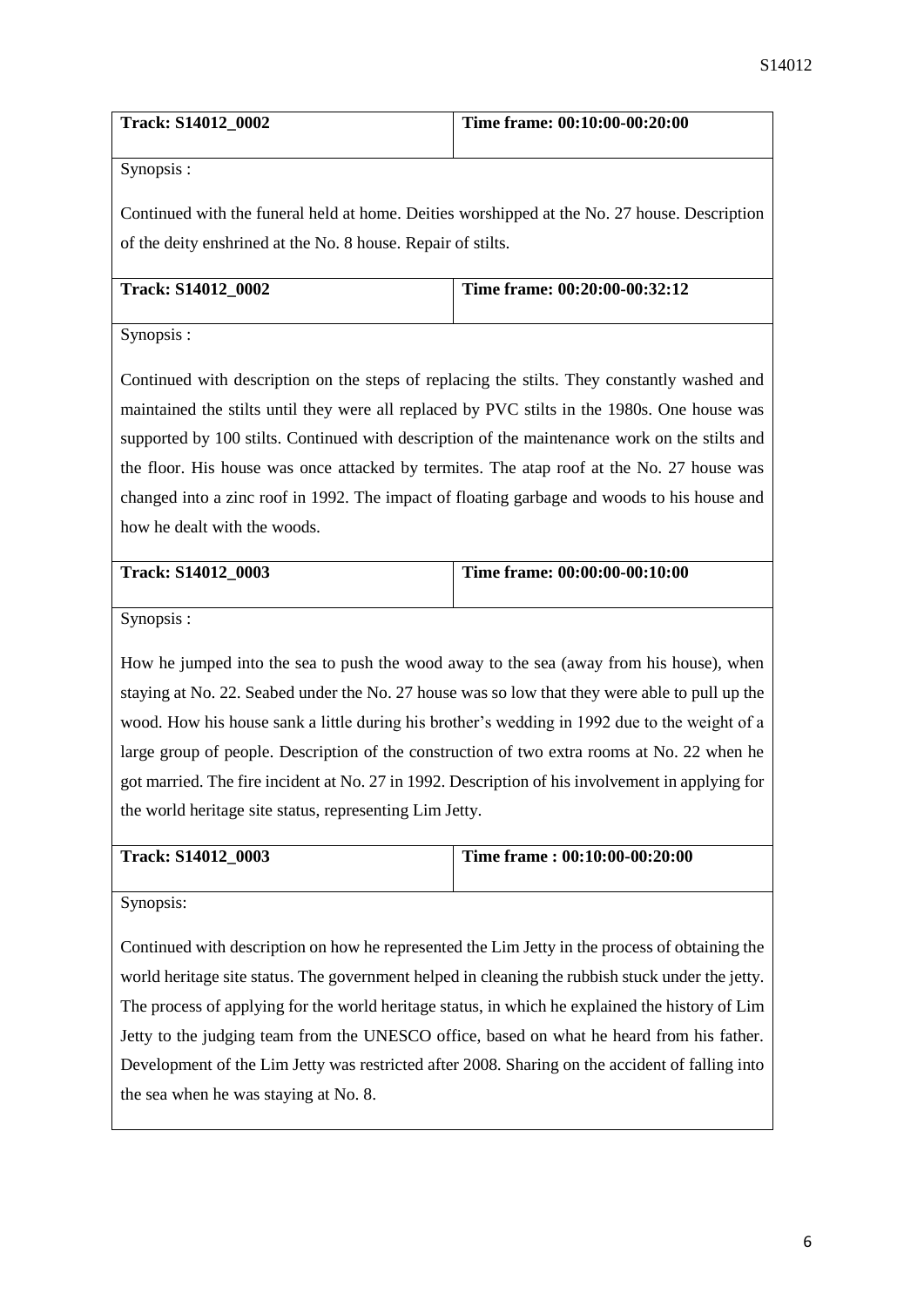| <b>Track: S14012 0003</b> | Time frame: $00:20:00-00:30:46$ |
|---------------------------|---------------------------------|
|                           |                                 |

Synopsis:

Sharing on his second experience of falling into the sea, which prompted him to learn swimming afterwards. The expansion of No. 22 for his married life. The function of the corridor and the side door. The value of and his feelings on the Clan Jetties. Description of the *sampan*  and *tongkang* which were no longer existent at Lim Jetty. Lamented on the changes of Lim Jetty and his aspiration towards the tourism industry.

| <b>Track: S14012 0004</b> | Time frame: 00:00:00-00:10:00 |
|---------------------------|-------------------------------|
|                           |                               |

Synopsis:

Description of how his father transported passengers from big ships to the land by boat. How he rowed a boat to load and unload passengers when he was 15, 16 years old. The system of picking up passengers followed by the rowers in Lim Jetty. His experience as a watchman on a Japanese fishing boat and how he made some income as a tour guide for the Japanese in the 1980s.

| <b>Track: S14012 0004</b> | Time frame: 00:10:00-00:20:00 |
|---------------------------|-------------------------------|
|                           |                               |

Synopsis:

Description of how he learnt the Japanese language. How did the Lim Jetty residents go to the Japanese boats to get passengers in the '80s and '90s. The salary being a watchman. Description of helping the Japanese to change currency.

| <b>Track: S14012 0004</b> | Time frame: 00:20:00-00:31:03 |
|---------------------------|-------------------------------|
|                           |                               |

Synopsis:

Games that he played on the road side when he was young. Description of kite making and kite competition with Chew Jetty's residents in the 70's, and how they cut each others' kites. The kite making process.